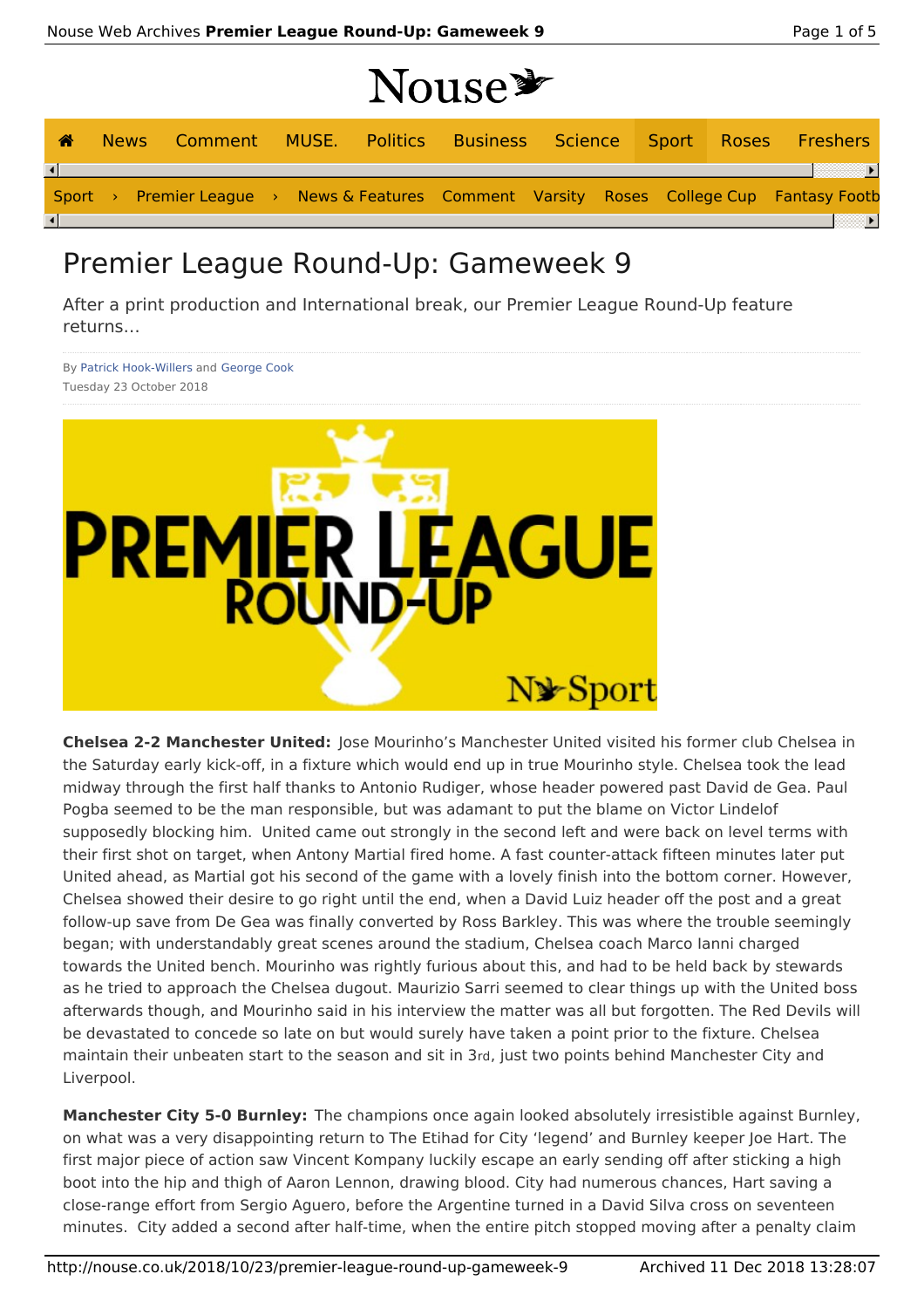#### Nouse Web Archives **Premier League Round-Up: Gameweek 9** Page 2 of 5

on Leroy Sane, besides David and Bernardo Silva who combined to score one of the season's weirdest goals, however there was a big question as to whether the ball had left the pitch before David Silva's pullback. Fernandinho scored a long-range strike following a corner to make it 3-0, before Riyad Mahrez curled a 25-yard effort into the top left-hand corner. The rout was completed by Leroy Sane in the final minute, sweeping in a cross from left-back Benjamin Mendy.

**West Ham United 0-1 Tottenham Hotspur:** This game was a bit of a let-down if truth be told. Prior to Moussa Sissoko's expert dummy and left-footed cross for the resurgent Erik Lamela to head Tottenham ahead one minute before half-time, there was not a lot to note, aside from the unfortunate Achilles injury to West Ham winger Andriy Yarmolenkounder no pressure from anyone. After the break, West Ham piled on the pressure, Hugo Lloris making a top class save from a Marko Arnautovic header, in what would be the first of two crucial saves against the Austrian forward. West Ham had the ball in the net after some intricate link-up play between Arnautovic and Javier Hernandez, only for it to be correctly ruled out for offside, much to the dismay of the onlooking fans at the London Stadium. One minute from the end of injury time, Lloris rushed to smother Arnautovic, making a huge save saving three points for his side after a turbulent couple of months. Tottenham will no doubt feel the luckier of the two sides, but as a Spurs fan, I'll take that any day of the week.

**AFC Bournemouth 0-0 Southampton:** Southampton and Bournemouth have had very different starts to the season – the Saints arrived with just a point from their previous four matches, whilst the Cherries came into this having won five out of their eight fixtures so far this season. Bournemouth came close in the first half through Adam Smith, but he couldn't quite convert his chance, after a quick move with Callum Wilson. It was Southampton who saw the better of the chances. Pierre-Emile Holjberg had two good efforts saved by Asmir Begovic, who also had to be on form to stop Stuart Armstrong's attempt. Manolo Gabbiadini came agonisingly close to grabbing a late winner in the dying seconds, but his effort was just over. Bournemouth would surely have expected to get more from this game, but they remain sixth on an impressive 17 points. For Southampton, their poor form continues, and it's now the first time they've failed to score in four consecutive top-flight games for 14 years. Next Saturday sees them host fellow strugglers Newcastle at St Mary's, which is setup to be a nervous affair for both sides, even at this early stage of the season. Bournemouth travel to Craven Cottage next Saturday to face Fulham, where they'll be confident of returning to winning ways.

**Newcastle 0-1 Brighton and Hove Albion:** Newcastle came into this game as one of only three teams yet to pick up a win this season, with Brighton returning from the international break after a scrappy win over West Ham. It wouldn't end any better for the Magpies either, with the boos ringing out once again in anger at owner Mike Ashley. Newcastle dominated much of the game, having 68% of matches possession. However, their finishing problems were once again evident. Despite having an impressive 26 shots, just 6 of these were on target. Brighton were on the back foot for most of the game but capitalised on the key chances given. Jose Izquerido's corner took a deflection off Beram Kayal, which had the beating of Martin Dubravka. The Seagulls won't be going home delighted though, as a nasty clash of heads with Newcastle's Federico Fernandez resulted in Glenn Murray being knocked unconscious. He required almost 8 minutes of treatment on the pitch, before being rushed to hospital. The victory sees Brighton move up to 12th place, and open up a nice 6 point cushion between them and the bottom three. The same unfortunately can't be said for Newcastle, who sit bottom on two points. The impressive display away at Old Trafford two weeks ago will surely be forgotten now, as tempers and concerns begin to rise on Tyneside. Their next four games see them tackle Southampton, Watford, Bournemouth and Burnley. Surely, they'll need to pick up some points there…

**Wolverhampton Wanderers 0-2 Watford:** Wolves and Watford have both made solid starts to the season, each coming in to this tie with 4 victories each. The home side were naming the same starting line-up for the ninth consecutive game, but the consistency wouldn't pay off. It took just one minute of destruction from Watford to give them a comfortable lead, which they held. Etienne Capoue gave the Hornets the lead, with a powerful low-driven effort from outside the area. Just a minute later, Watford doubled their lead, through a lovely Roberto Pereyra goal. Wolves came out fighting in the second half,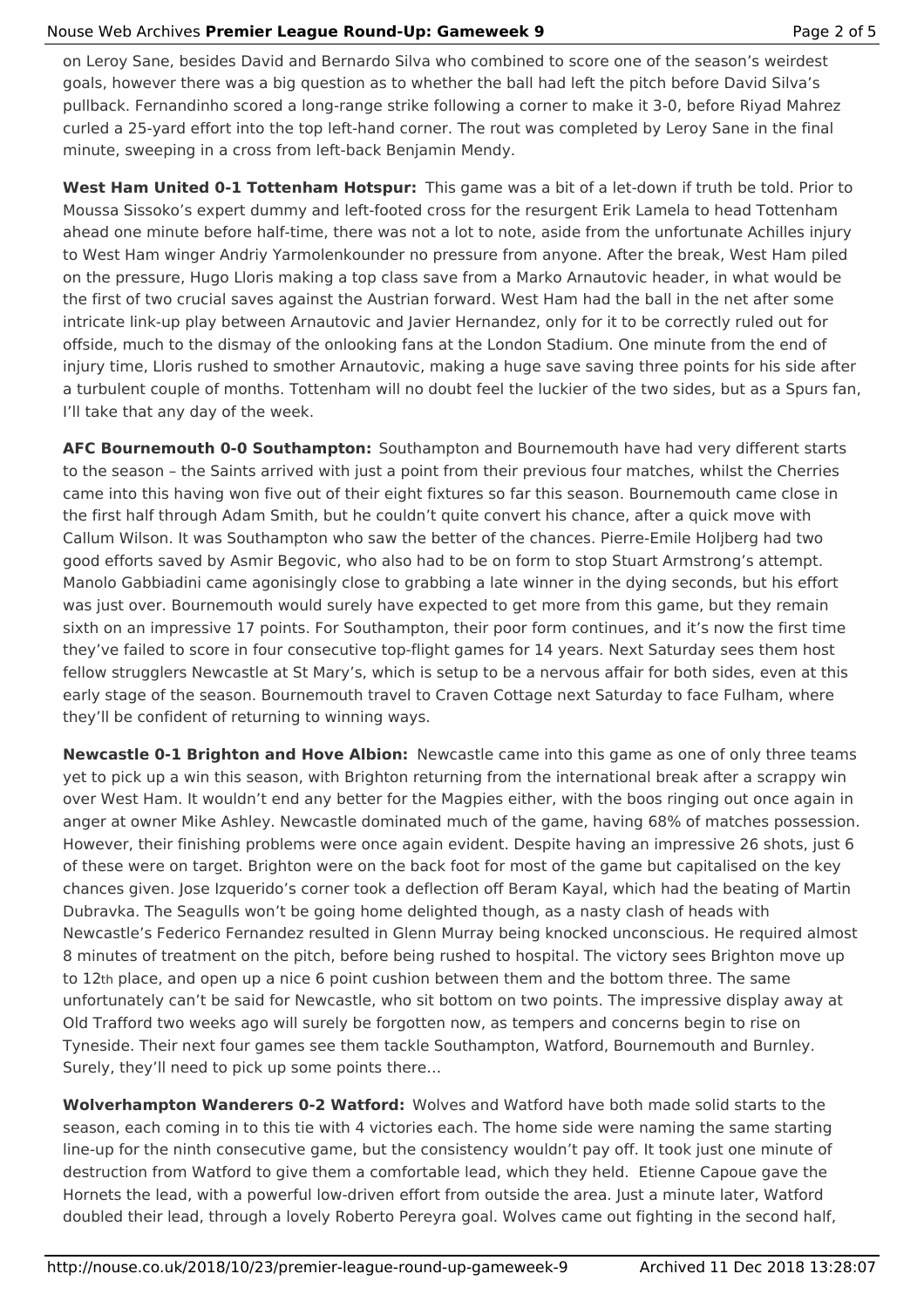### Nouse Web Archives **Premier League Round-Up: Gameweek 9** Page 3 of 5

but it wasn't enough. The home fans were adamant they should've have at least one penalty, with Will Hughes and Adrian Mariappa both going down. It was to be the end of Wolves' impressive home record – prior to this, they hadn't lost at home since they played Nottingham Forest in January. The win sees Watford go above Wolves and into 7th place. Watford will be looking to pick up more points in the next few games too, as they tackle Huddersfield, Newcastle and Southampton. Wolves will hope to bounce back next week away at Brighton, before they face two difficult games in Arsenal and Newcastle.

**Cardiff City 4-2 Fulham:** Two newly promoted teams in Cardiff and Fulham met in South Wales, both with very average starts to the season. Cardiff were without a win in the league this season, whilst Fulham had already let 21 goals in. This worrying trend would continue for Slavisa Jokanovic's men. Andre Schurrle showed he's certainly still got it, putting Fulham ahead with a fantastic strike from distance after 11 minutes. The lead was short-lived though, and two goals in the next ten minutes from Cardiff put them in front. A tidy goal from Josh Murphy put the Bluebirds back on level terms, before Bobby Reid put them ahead. Talented youngster Ryan Sessegnon got Fulham back on level terms shortly before the break, with his first goal at Premier League level. The second half started with a much quieter tone than the first, but the goals were certainly not finished. Callum Paterson put Cardiff ahead halfway through the second half, before substitute Kadeem Harris secured Neil Warnock's first three points with two minutes of normal time remaining. The win means Cardiff go above Fulham in the table, and are now just outside the relegation zone. Slavisa Jokanovic really does need to sort out this Fulham defence, who seem to be leaking goals at the moment. He'll be hoping to turn a corner at home against Bournemouth next weekend, whilst Cardiff will hope for something special when they travel to Anfield…

**Arsenal 3-1 Leicester City:** Arsenal came into Monday nights fixture on fantastic form, having won their last nine consecutive games. This excellent run would continue. Leicester played some lovely football during the opening half an hour and were rewarded with a goal when Ben Chilwell's effort deflected in off Hector Bellerin. However, this sparked a passionate response from Arsenal, who equalised just before the goal with a delightful Mesut Ozil finish. They came out just as determined in the second half, with Ozil driving this forward. He tore open the Leicester defence with a brilliant pass, which Hector Bellerin teed up for Aubameyang to convert, having just come on. Just moments after, Arsenal extended their lead with a beautiful move. Mesut Ozil was again at the heart of this, with a delightful flick, which was then again made easy for Aubameyang to finish off. Leicester will regret not capitalising on the chances they had in the first half, and will no doubt leave North London furious with referee Chris Kavanagh. Rob Holding did appear to handball in the area after 18 minutes. Leicester will try and pick themselves up when they host West Ham on Saturday evening, whilst Arsenal face a trip to Sporting CP in Lisbon before their match with Crystal Palace on Sunday.

**Huddersfield Town 0-1 Liverpool**: Liverpool took 24 minutes to come to life, when one season wonder Mohamed Salah stabbed an effort luckily past Huddersfield keeper Jonas Lossl. Huddersfield were arguably the better side for much of this game, Jonathan Hogg struck the post from long range shortly after Salah's effort, while Philip Billing put a far-out free-kick just wide, just before Huddersfield had a penalty shout waved way rightly. Huddersfield had the ball in the net which was rightly ruled out for offside, which added to the feeling around the John Smith's stadium that Liverpool were there for the taking. Laurent Depoitre had a header denied by Liverpool goalkeeper Alisson Becker in the second half, and Billing then put an easy chance over after a double mistake from Liverpool centre-backs Dejan Lovren and Virgil van Dijk. Liverpool saw the game out, a game they may have drawn or lost last season, making many people call them as genuine title contenders, remaining as one of three unbeaten teams in the league this season. Meanwhile, Huddersfield's fight for survival, and search for a first home goal of the season, goes on.

**Everton 2-0 Crystal Palace:** This game's first half had few clear-cut chances to shout about. Gylfi Sigurdsson had a chipped attempt stopped by Crystal Palace goalkeeper Wayne Hennessey, preceded by a speculative long-shot by Everton right back Seamus Coleman, and it took Crystal Palace 34 minutes to register their first attempt of note, which should have resulted in a goal. Wilfiried Zaha exhibited extreme quality on the left-wing, jinking his way past two Everton defenders before laying off to Andros Townsend,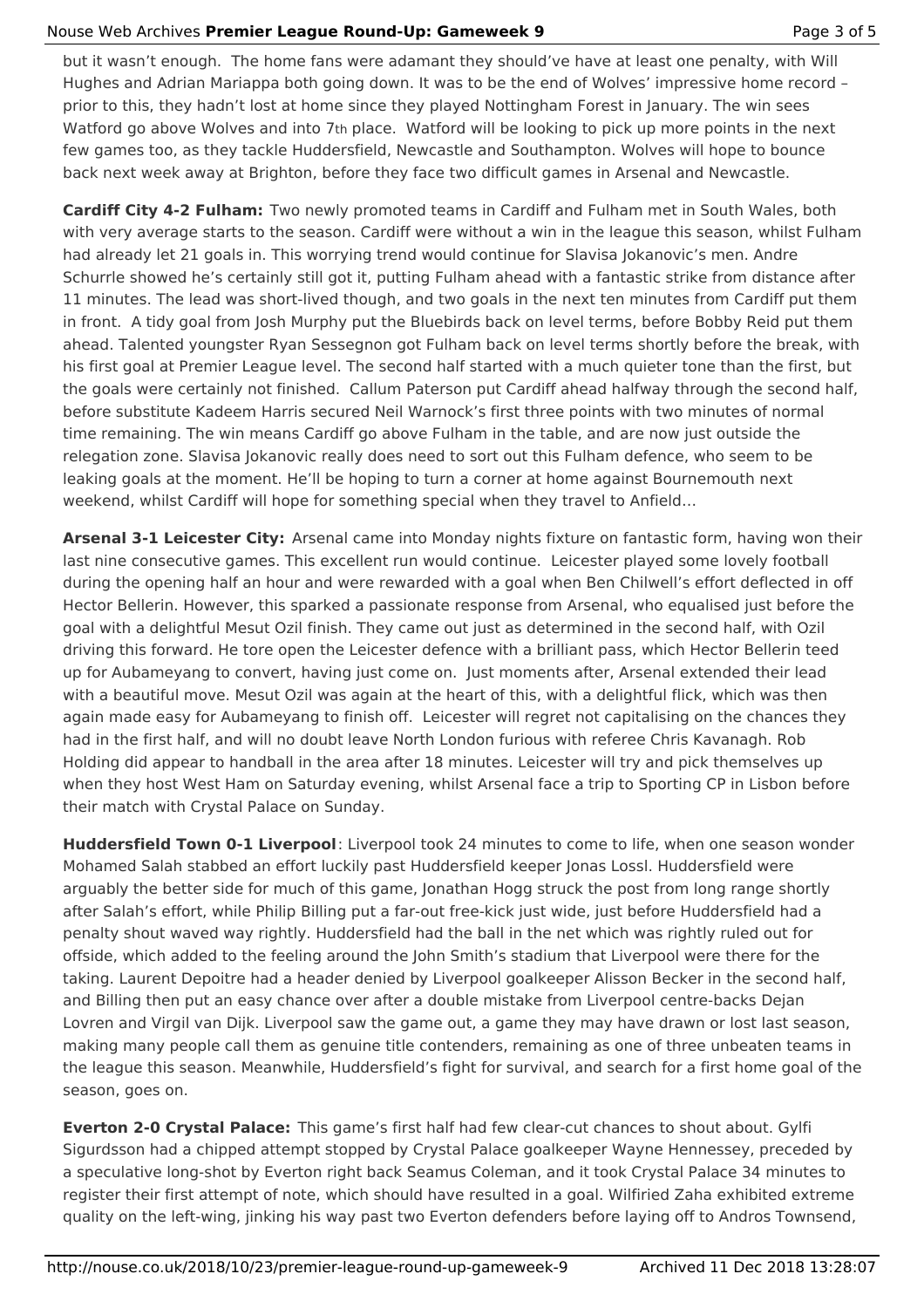#### Nouse Web Archives **Premier League Round-Up: Gameweek 9** Page 4 of 5

who provided a perfect lofted cross for James Tomkins, who headed wide unmarked at the far post. In the minutes after Tomkins' effort, Palace put the pressure on heavily, having a free-kick saved and a corner striking the crossbar, pressure that ultimately came to no fruition. On 59 minutes, Zaha was taken down inside the area by Coleman, subsequently giving away a penalty, which England keeper saved in expert fashion - giving many tearful flashbacks to *that* night in Russia against Colombia... \*cries\*. Everton took advantage of Palace's penalty failings, missing some clear chances and very nearly scoring an own goal. Substitutes Ademola Lookman and Dominic Calvert-Lewin combined to break the deadlock, one crossing to the other to head Everton into a deserved lead after 87 minutes. Two minutes later, Everton sealed the win on the break, Cenk Tosun latching on to a clearance from the back and sliding the ball under Hennessey. Crystal Palace will feel annoyed at both Tomkins' easy header going wide and of course, the missed penalty, largely due to their upcoming four games, a horrific run against four of the top six sides.



| Most Read Discussed                                           |                                               |  |  |  |  |  |  |  |  |  |
|---------------------------------------------------------------|-----------------------------------------------|--|--|--|--|--|--|--|--|--|
| 1. Men's Football 3s fight back to win on Derby Day           |                                               |  |  |  |  |  |  |  |  |  |
| 2. Premier League Round-Up: Gameweek 15                       |                                               |  |  |  |  |  |  |  |  |  |
| 3. Zidane the greatest of all time                            |                                               |  |  |  |  |  |  |  |  |  |
| 4. Mind over Matter: An insight into the psychology of boxing |                                               |  |  |  |  |  |  |  |  |  |
|                                                               | 5. Women's sport to open and close Roses 2019 |  |  |  |  |  |  |  |  |  |
|                                                               | 6. Is lad culture really a bad thing?         |  |  |  |  |  |  |  |  |  |

### Write for Nouse Sport

Get in touch with the editors

Join the Facebook group

| More in Sport                                        |
|------------------------------------------------------|
| York 'Movember' total revealed                       |
| Premier League Round-Up: Gameweek 15                 |
| Premier League Round-Up: Gameweek 14                 |
| Men's Football 3s fight back to win on Derby Day     |
| Premier League Round-Up: Gameweek 13                 |
| Netball 1s show Roses mettle in front of large crowd |

About Nouse Who's Nouse Website Credits